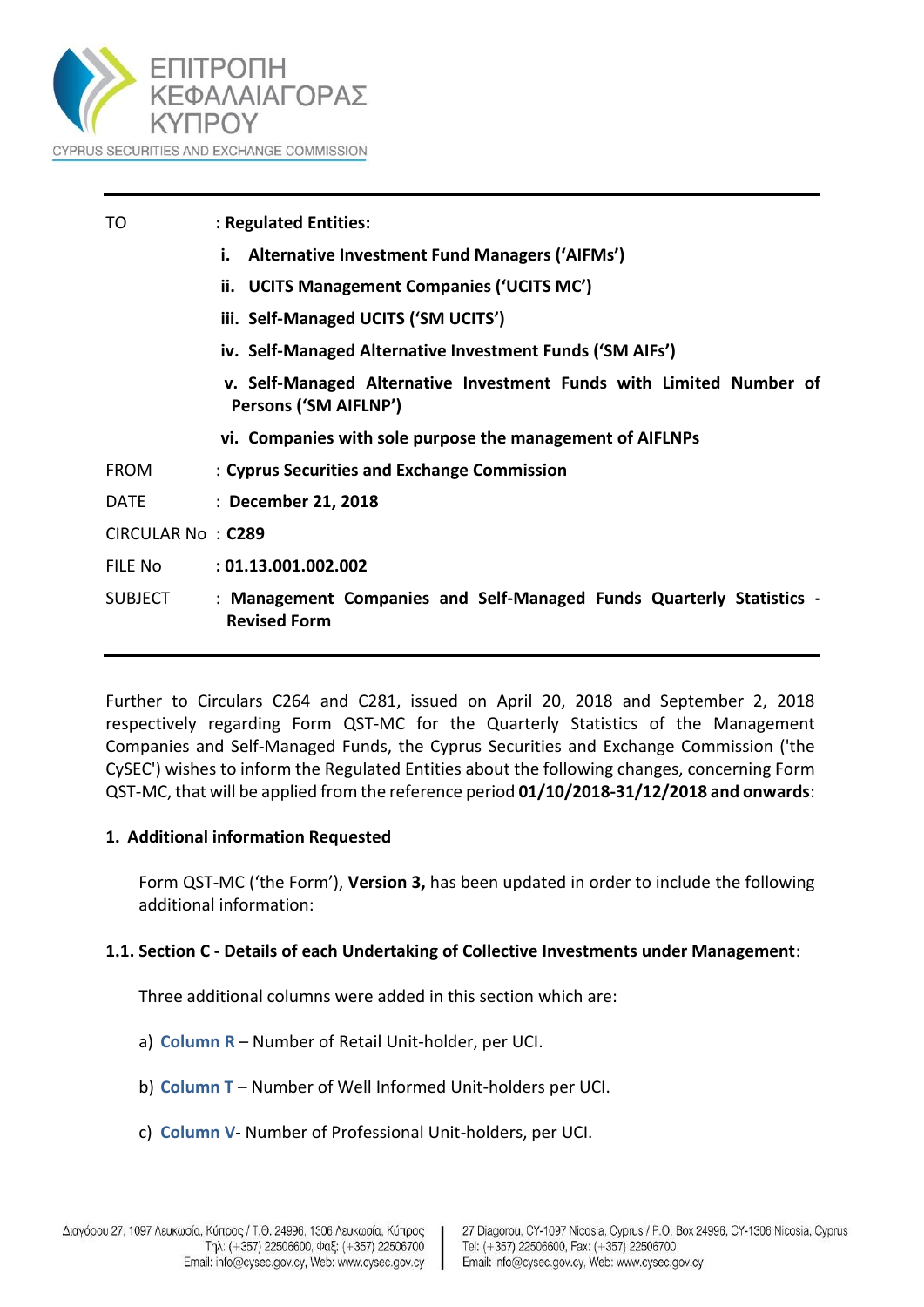# **1.2. Section E – Question 2: Breakdown of Net Asset Value as at the reference date based on the type of investors.**

Question 2, requeststo split the Net Asset Value in the three type of investors (Retail, Well Informed and Professional) and based on the type of UCI.

It is noted that this question replaces Question 2 of Version 2 of the Form, which requested the breakdown of AUM, as at the reference date based on the type of Investors and the type of UCI.

# **1.3. Section F1, F2, F3: NAV by Geographical Analysis of Unit-holders' Origin.**

Please note that Section F1, F2 and F3, replaces section F of Version 2 of the Form, which related to the Geographical Analysis of Unit-holders' origin. Specifically:

**Section F1**, must be completed in relation to **UCITSs** under management and requests information about the NAV by Geographical Analysis of Unit-holders' Origin.

**Section F2,** must be completed in relation to **AIFs** under management and requests information about the NAV by Geographical Analysis of Unit-holders' Origin.

**Section F3,** must be completed in relation to **AIFLNPs** under management and requests information about the NAV by Geographical Analysis of Unit-holders' Origin.

### **2. Submission date of the Form**

The table below summarise the datelines for the submission of the QST-MC form, which are the same as described in Circular 281. Based on the following table the dateline for the submission of the QST-MC form for the Q4 **is 15 January 2018.**

| <b>Reference Period</b> | <b>Submission Date</b>                  |
|-------------------------|-----------------------------------------|
| 01/01/20XX - 31/03/20XX | 15 April 20XX                           |
| 01/04/20XX-30/06/20XX   | 15 July 20XX                            |
| 01/07/20XX - 30/09/20XX | 15 October 20XX                         |
| 01/10/20XX - 31/12/20XX | 15 January 20XX (of the following year) |

### **3. Support**

### **3.1. Queries on how to complete the fields of the Form**

In case you have any queries on the completion of the Form, please submit them **only** in writing by sending an email to [riskstatistics.fundmgrs@cysec.gov.cy.](mailto:riskstatistics.fundmgrs@cysec.gov.cy) All email communication should include in the subject, the Regulated Entity full name and the TRS coding.